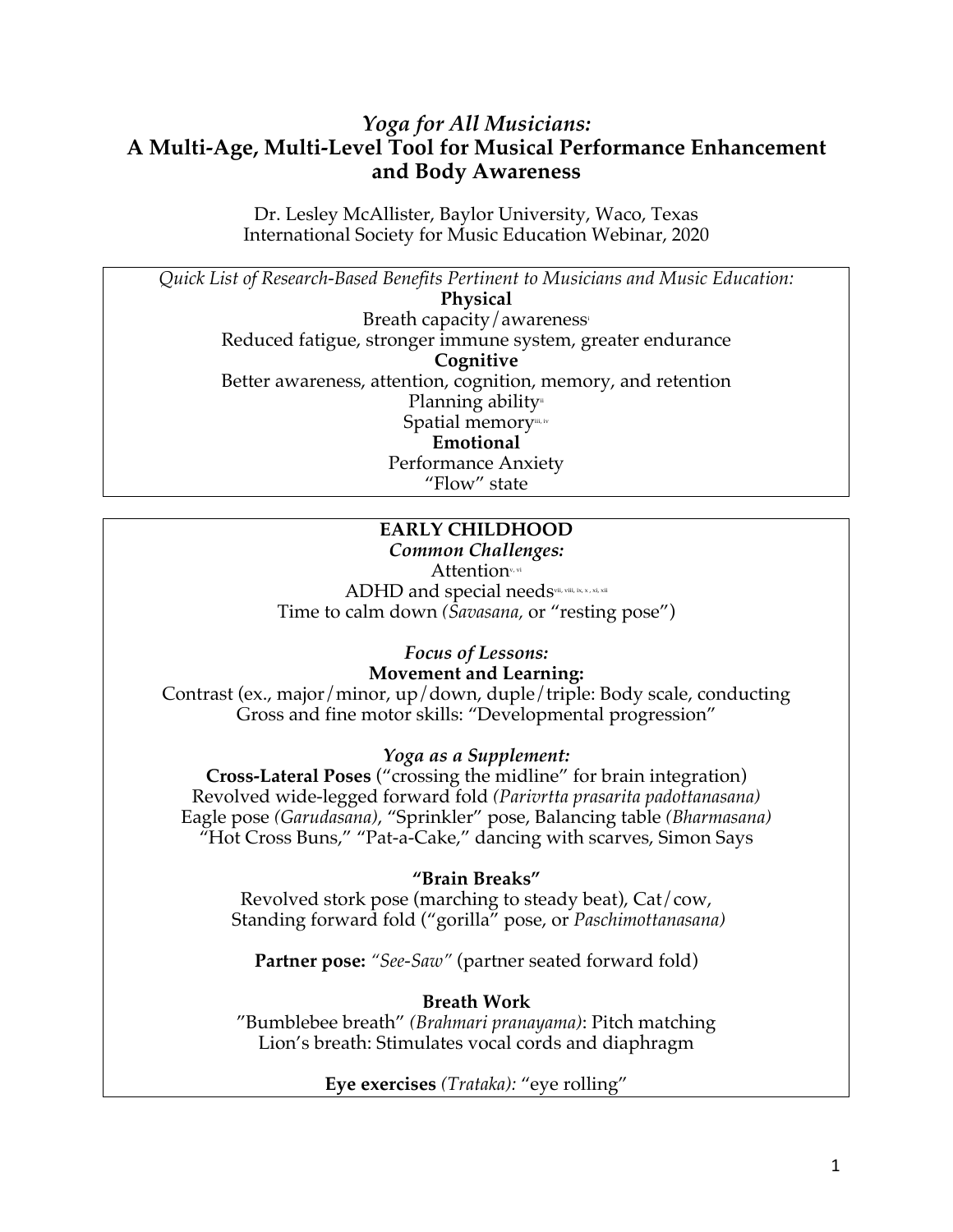#### **ADVANCED MUSICIANS** *Common Challenges:* Anxiety and depression<sup>\*\*\*</sup> Performance Anxietyxiv, xv<sub>i,</sub> xvi, xvii Flowxviii

**PRMD's** (Performance-Related Musculoskeletal Disorders, or repetitive stress injuries): Up to  $86\%$  of musicians experience one in their lifetime $\dot{x}$ 

### **Warming up before lessons or practice: Dynamic Stretches**

Shoulders and back: Chest opener, Easy seated twist, standing twist Wrists: Tabletop wrist stretch, belly dancer wrist rolls, prayer position flow

**Stretches to use midway through practice and to cool down:** Modified downwardfacing dog, Puppy pose *(Anahatasana),* Upper back stretch with strap or door, "Clock" pose, cow face *(Gomukhasana)* arms *Poses for carpal tunnel syndrome:* alternating flexion and extension of wrists, staff pose with fingertips pointing backward

### *Yoga as a Supplement:*

**Pre-performance routines:** Individualized, 10-minute routines Calming (more forward folds, slow movement, deep breathing) Energizing (more backbends and standing poses, faster movement) **Breath Work:** Alternate nostril breathing *(Nadi shodhana pranayama)*

### **Resources**

- Musician's Yoga Deck and Music and Yoga for Children Yoga Deck: Available on Etsy under YogaMusicStudio. https://www.etsy.com/shop/YogaMusicStudio?ref=seller-platform-mcnav
- Broad, William. *The Science of Yoga: The Risks and the Rewards.* New York: Simon and Schuster, 2012.
- Flynn, Lisa. *Yoga for Children: 200+ Yoga Poses, Breathing Exercises, and Meditations for Healthier, Happier, More Resilient Children*. Avon, MA: Adams Media, 2013.

McAllister, Lesley. *Yoga in the Music Studio.* New York: Oxford Press, 2020.

McCall, Timothy, M.D. *Yoga as Medicine: The Yogic Prescription for Health and Healing.*  New York: Bantam Books, 2007.

**Contact:** Lesley\_mcallister@baylor.edu http://www.Yogamusicstudio.com